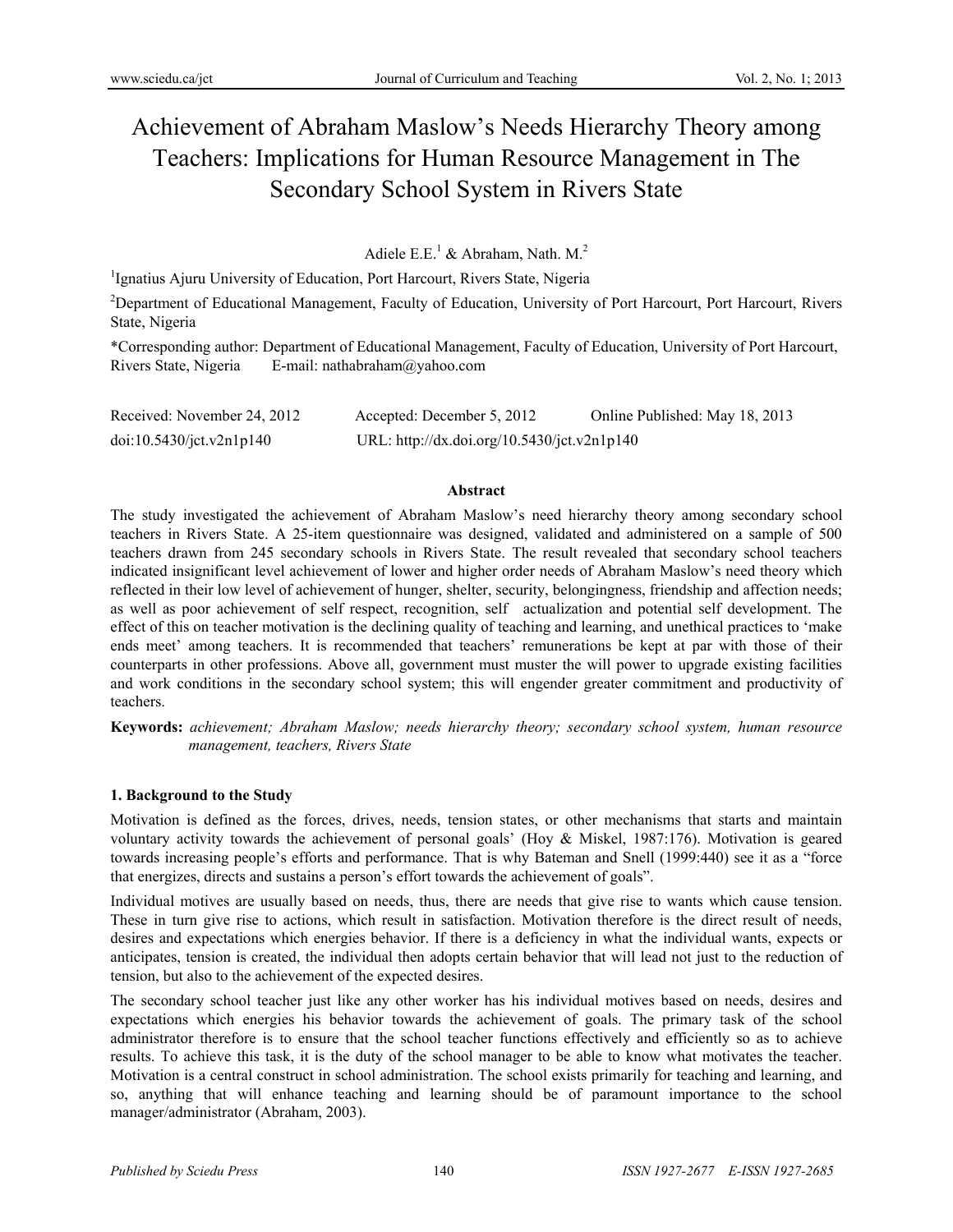Some schools of thought have written about theories of human motivation as a tool for effective administration. Evidence is drawn from the works of Abraham Maslow (1974); Alderfer (1960. 1970), Herzberg, Fritz Heider; Skinner (1960), Adams (1965), and Douglas McGregor (160). These scholars are all in agreement that motivation is a sine-qua-non to organizational goal attainment, and that, the level of organizational effectiveness is largely dependent on the level of motivation of its workforce.

In Rivers State of Nigeria, a lot has been done in terms of educational infrastructural development. But not much is known about the level of preparedness of the workforce in the area of quality delivery of education. The aggressive infrastructural development in education in Rivers State has triggered off concern for investigation into the level of motivation of teachers towards the achievement of quality education in the state. This concern has become more critical for a country that is characterized with long history of under-funding of education and incessant strikes by its education workforce.

Indeed, the dwindling quality of education witnessed in Nigeria in the last 30 years, can largely be traced to work conditions, which many scholars have affirmed contributed significantly to low morale and poor job satisfaction that is predominant among the teaching workforce.

Teachers in the secondary schools are the life-wire of the secondary school system. Whereas it is an undisputable statement that no education system may rise above the quality of its teachers (FRAN 2004), it is equally undisputable that not much can be achieved in terms of school goals attainment if the morale of teachers are low. This is true because even teachers with the highest qualifications still need to be motivated to achieve result.

Psychologists agree that the highest need of human being is that of achievement or self actualization which encompasses not only the ability to accomplish, but the need for actual achievement of something in life, and, the job remains the major source of satisfaction of this need (Fippo 1982). Scholars are also in agreement that the most important factor in teacher motivation is better pay, and good conditions of service Edem (1987:60) had noted that "the morale of teachers are likely to fall if there are noticeable disparities between their conditions of service and those of others". For teachers to be effective in their job, they must be assured of good pay packet, adequate provision for advancement, promotions and other benefits enjoyed by people in other professions.

# **2. Statement of Problem**

In the last 20 years or more, the quality of secondary education has continued to deteriorate, largely because of the quality of instructional delivery. In some instances, the products of the system are found not able to spell three latter words, and correctly place their tenses. The popular view is that the poor learning outcome is associated with the quality of teachers in the system. Unfortunately, many people appear to be scarcely bothered about teachers' motivation and its related factors and the likely implications of these on teacher productivity.

With the massive investment in infrastructural development in education in Rivers State to address the long years of decay in the education sector, concrete steps need to be equally taken to address teacher related problems, especially in the area of teacher motivation. This will help ensure that the investment in infrastructure does not waste.

As a result, the researchers in this study are specifically bothered by the need to establish whether secondary school teachers are motivated on their job to achieve result, their specific motivation areas (if they are), and the possible implications of the observed motivational level on human resource management in secondary schools.

# **3. Theoretical Framework**

This study is anchored on Abraham Maslow's needs hierarchy theory. The needs hierarchy theory as propounded by Abraham H. Maslow (1954) in his work "motivation and personality' has turned out to be the most widely referred and acclaimed theory in the study of human motivation even though it has been criticized by most scholars (Hoy  $\&$ Miskel, 1987). Abraham Maslow was a clinical psychologist and he categorized human needs into five categories from lowest to highest, arranged in their order to pre-potency. He sees man as a wanting being who is motivated by the needs he wants to satisfy. He believes that these needs are universal and that the lower levels of needs must be relatively satisfied before the higher needs are activated to begin to motivate behavior. Maslow points out that once a need is satisfied, it no longer dominates behavior and another need then arises to take its place.

The levels of Maslow's need hierarchy from lowest to highest include;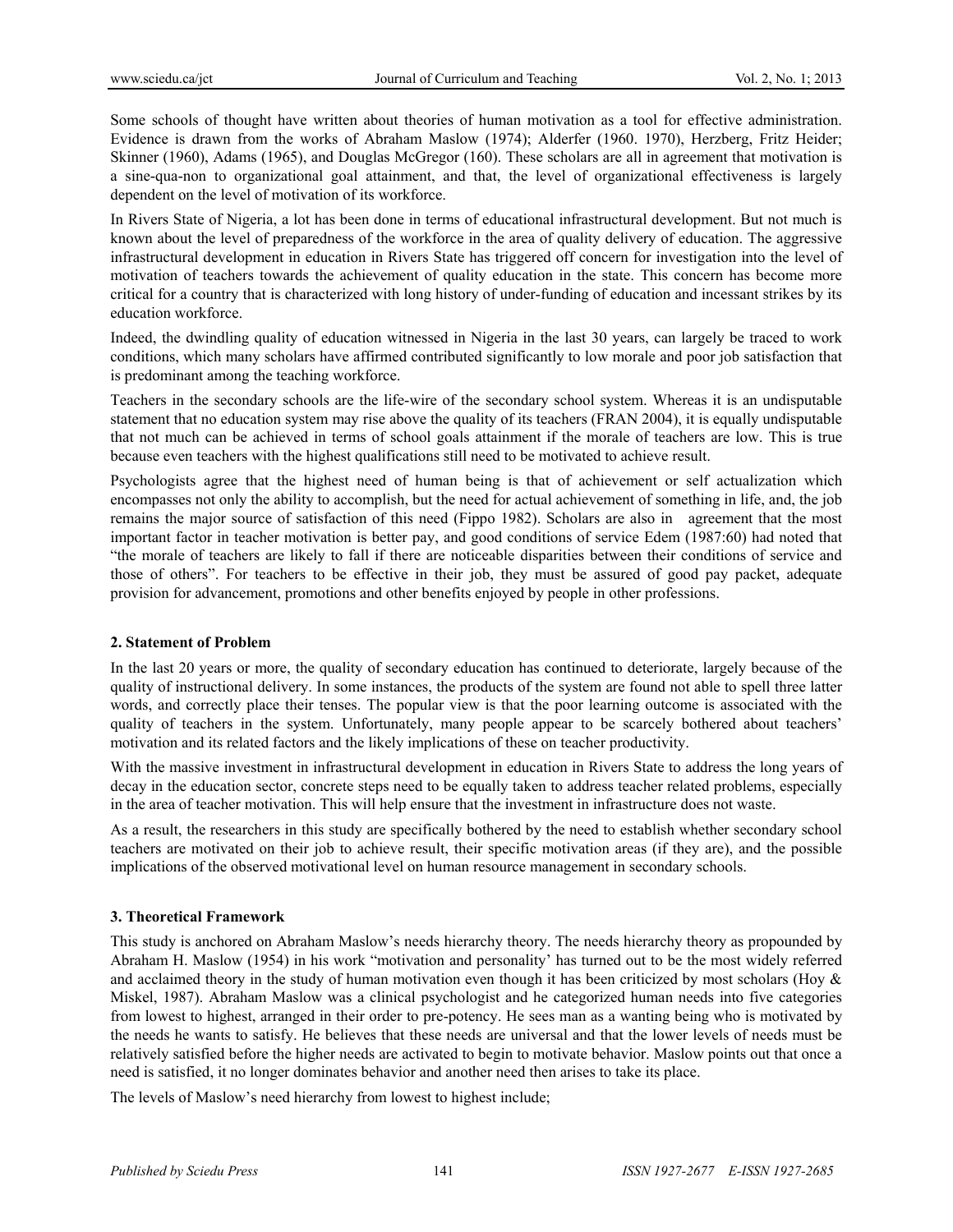# 1) Physiological or Basic Needs

These include needs to satisfy hunger, thirst, sex, shelter, and other bodily needs. Physiological needs are the most basic and their fulfillment is essential for survival.

# 2) Safety Needs

Safety needs include security and protection from physical and emotional harm. They are needs for freedom from threat, danger, or deprivation, and involve self preservation.

# 3) Belongingness and Love Needs

These include the desire for affection, belongingness, acceptance, and friendship. These are concerned with an individual's ability to exist in harmony with other people.

# 4) Esteem Needs

These include needs for self- respect, achievement, competence, autonomy self- confidence, status, recognition, attention, dignity and appreciation, when these needs are satisfied, a sense of adequacy results, but when they are not satisfied, it produces feelings of helplessness and inferiority.

# 5) Self-Actualization Needs

This means to become more and more what of one to become everything that one is capable of becoming.

Maslow views an individual's motivation in terms of a pre-determined order of needs each with its own rank.

# **4. Methodology**

The research is a descriptive survey study. A sample of 500 teachers were drawn from 245 secondary school across the 23 local government areas of Rivers State. A 25-item questionnaire was designed, validated by relevant experts, tested for reliability (with an r-coefficient of 0.97) and administered to elicit information for the study. The administration of the instrument achieved 95% response/return rate. Weighted mean and rank order were applied for descriptive analysis.

# **5. Results and Discussions**

# *5.1 Level of Achievement of Abraham Maslow's Lower Order Needs by Secondary School Teachers*

**Table 1:** Mean and rank Order (RO) of the Assessment of The Level of Achievement of Abraham Maslow's Lower Order Needs among Secondary School Teachers in Rivers State

| S/N | <b>Lower Order Needs Indicators</b>  | X    | R <sub>0</sub>  |
|-----|--------------------------------------|------|-----------------|
|     | Satisfaction of hunger needs         | 2.46 | $4^{\text{th}}$ |
|     | Satisfaction of thirst needs         | 2.80 | 1 <sup>st</sup> |
| 3   | Satisfaction of shelter needs        | 1.97 | 7 <sup>th</sup> |
| 4   | Satisfaction of sex needs            | 2.70 | 2 <sub>nd</sub> |
|     | Security needs                       | 1,91 | 8 <sup>th</sup> |
| 6   | Satisfactory association with others | 2.50 | $3^{\text{rd}}$ |
|     | Belonging to groups                  | 2.19 | 6 <sup>th</sup> |
| 8   | Love, friendship and affection       | 2.23 | 5 <sup>th</sup> |

The first needs examined by the study is the level of achievement of Abraham Maslow's lower order needs by teachers in secondary schools, which was determined by teachers' responses to 8 lower order needs indication variables in the research questionnaire. The weighted mean and rank order of their responses as shown in table 1 reveal that teachers indication of their achievement of lower order needs is moderately reflected in the **satisfaction of thirst needs which ranked first (with a mean score of 2.80),** and satisfaction of sex need which ranked second with a mean score of 2.70). The result also reveals that association with others ranked third (with a mean score of 2.50) hunger need ranked  $4<sup>th</sup>$  with a mean score of 2.46. Love, friendship and affection ranked fifth with a mean score of 2.23). Belonging to group ranked sixth (with a mean score of 2.19); shelter needs ranked seventh (with a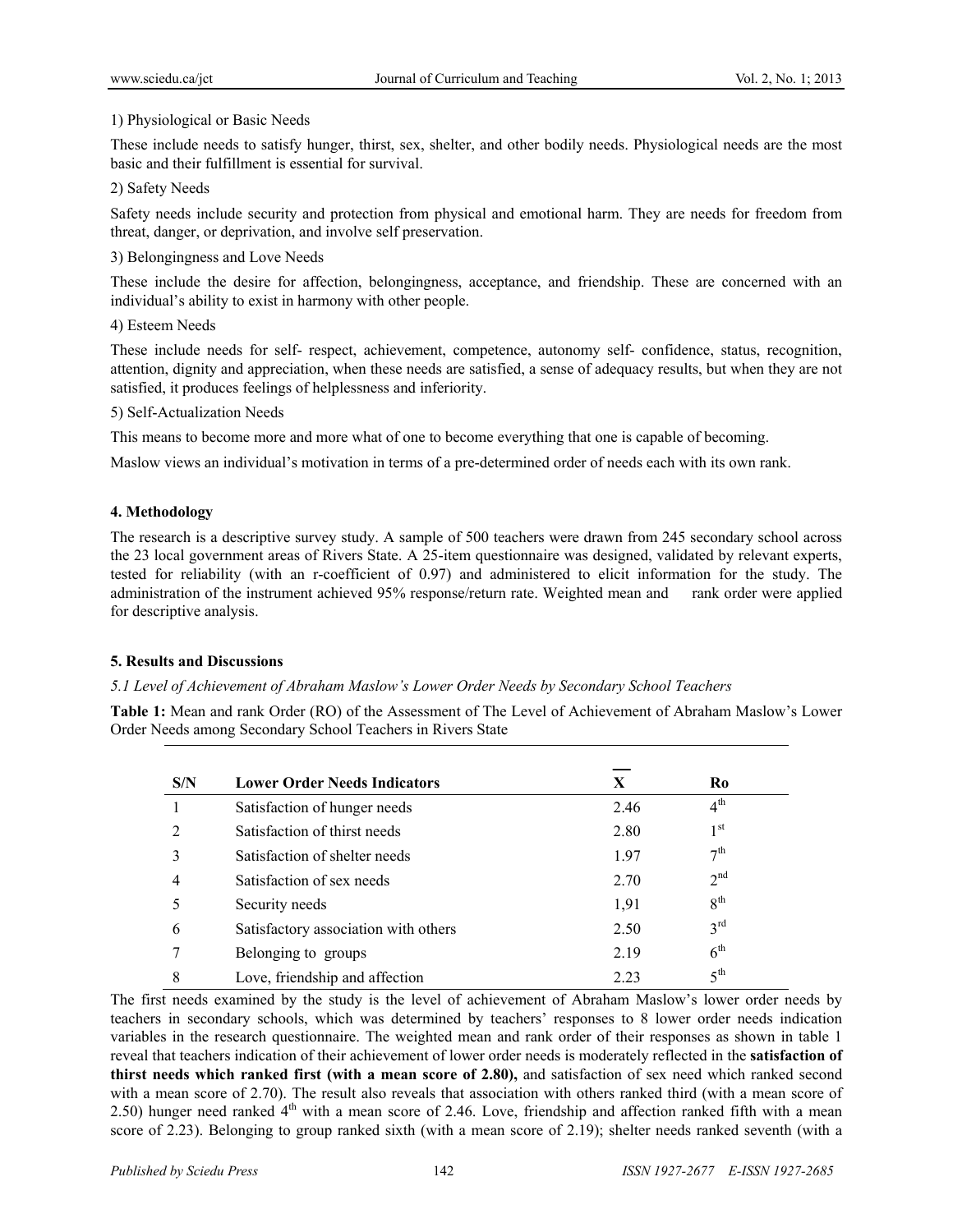mean score of 1.97); while security needs ranked eight (with a mean score of 1.91).

The meaning of the weighted mean scores that fell below 2.50 on a four-point scale is that teachers express very minimal achievement in these areas. The result shows that the level of achievement of Abraham Maslow's lower order needs among secondary school teachers is very minimal. These indicators are the basis of motivation. Until these physiological needs are relatively satisfied by teachers, they may not be able to put in their best in school goal attainment. For example, as rightly observed by Abraham (2003), a teacher who does not have food in his house and probably did not sleep well the previous night while thinking of how to get money to buy food, will either not come to school, or where he comes, will not function effectively. These levels of needs for an employee should be satisfied with the salary. It is evident from the observed result that in Rivers State and indeed Nigeria, teachers constantly labour to satisfy this common need. It is not surprising then that a good number of them, in order to fulfill their desire go extra miles to impose illegal levies, and extort money from students and get involved in unimaginable acts to make ends meet, and in the process compromise quality of education. The present finding is in agreement with previous finding of Oparah (2005) that teachers in the secondary school system are not adequately motivated for the performance of their job.

Human needs and motivations are key elements in determining how individuals behave in an organizations. Individuals working in an organization are always concerned about fulfilling their needs in the course of doing their jobs. One reason why teachers take up teaching appointment is to fulfill their needs. Consequently, the extent to which they will achieve result in terms of school goal attainment is determined by their individual need fulfillment.

*5.2 Level of Achievement of Higher Order Needs among Secondary School Teachers in Rivers State* 

**Table 2:** Mean and Rank Order of the Level of Achievement of Abraham Maslow's Higher Order Needs among Secondary School Teachers

| S/N | <b>Lower Order Needs Indicators</b>        | X    | RO.             |  |
|-----|--------------------------------------------|------|-----------------|--|
|     | Self respect                               | 2.44 | 1 <sup>st</sup> |  |
| 2   | Status and recognition                     | 2.05 | 3 <sup>rd</sup> |  |
|     | Dignity and appreciation                   | 1.98 | $5^{\text{th}}$ |  |
| 4   | Self actualization                         | 1.86 | $6^{\text{th}}$ |  |
|     | Self-expression                            | 2.36 | 2 <sup>nd</sup> |  |
| 6   | Achievement of Potential self development. | 2.03 | $4^{\text{th}}$ |  |

In table 2, six higher order need indicators were assessed to determine their level of achievement among secondary school teachers. The result reveals in descending order of rank and mean scores that achievement of self respect ranked 1<sup>st</sup> (with a mean score of (2.23); self expression  $2<sup>nd</sup>$  (1.36); status and recognition 3rcd (2.05); achievement of potential self development  $4<sup>th</sup>$  (2.03); dignity and appreciation  $5<sup>th</sup>$  (1.98), and self actualization  $6<sup>th</sup>$  (1.86). The mean score of all the assessed indicators were below 2.50. This means that they are rarely achieved. It is therefore not surprising that the respondents had rated them low.

The clear result from this is that secondary school teachers are not admired and respected by members of the society. The result equally indicates that there is lack of confidence even among the teachers themselves because of poor achievement. It must be noted that growth towards self actualization requires the satisfaction of basic needs.

Fredrick Herzberg and his colleagues (Herzberg, Mausner, and Snyderman,) (1959), in their now famous study of motivation and job satisfaction found that the factors leading to positive job attitudes (ie motivators) do so because of their potential to satisfy the individual['s need for self actualization (Hoy & Miskel, 2008). Their findings also revealed that the gratification of certain needs called motivators (ie, achievement, recognition, work itself, responsibility and advancement), increases satisfaction, but when the motivators are not gratified, only minimal dissatisfaction results. These observed factors as source of motivation and job satisfaction play significant role in teacher's job performance and productivity in the secondary school system and only attest to the poor quality of secondary education since the teachers are poorly motivated.

# *5.3 Implication for Human Resource Management in the Secondary School System*

The result of this study as presented and discussed above has far reaching implications for human resource management in the secondary school system in particular and the education sector in general. Firstly, the observed